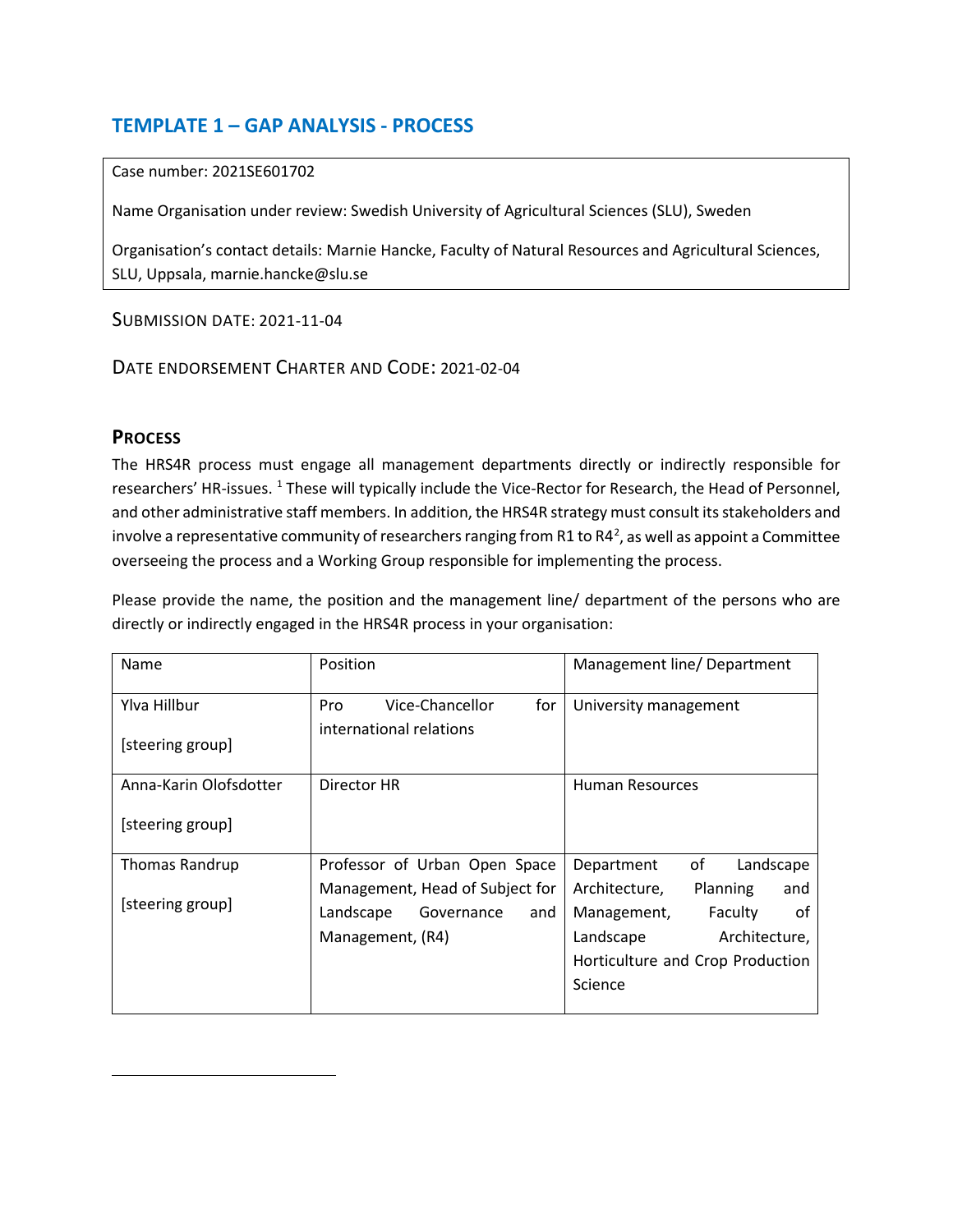| Francisco X Aguilar    | Professor<br>of<br>Forest<br><b>Business</b> | Department of Forest Economics,                                     |  |
|------------------------|----------------------------------------------|---------------------------------------------------------------------|--|
| [steering group]       | Management, (R4)                             | <b>Faculty of Forest Science</b>                                    |  |
| Erika Roman            | Professor of domestic<br>animal              | of<br>Department<br>Anatomy,                                        |  |
| [steering group]       | physiology, (R4)                             | Physiology<br>Biochemistry,<br>and                                  |  |
|                        |                                              | Faculty of Veterinary Medicine<br>and Animal Science                |  |
|                        |                                              |                                                                     |  |
| Anke Fischer           | of<br>Professor<br>Environmental             | Department of Urban and Rural                                       |  |
| [steering group]       | Communication, (R4)                          | Development, Faculty of Natural<br>Agricultural<br>Resources<br>and |  |
|                        |                                              | <b>Sciences</b>                                                     |  |
| Marnie Hancke          | Research Advisor, project leader             | Faculty office, Faculty of Natural                                  |  |
| [project group]        |                                              | Resources<br>Agricultural<br>and<br>Sciences                        |  |
|                        |                                              |                                                                     |  |
| Eva Borgert            | <b>HR Officer</b>                            | Division of Human Resources                                         |  |
| [project group]        |                                              |                                                                     |  |
| <b>Maria Bergling</b>  | <b>HR Officer</b>                            | Division of Human Resources                                         |  |
| [project group]        |                                              |                                                                     |  |
| <b>Caroline Grabbe</b> | Research coordinator                         | Vice-chancellors office,<br>Grants                                  |  |
| [project group]        |                                              | Office                                                              |  |
|                        | Research Advisor                             | Division of Planning                                                |  |
| Niklas Nordquist       |                                              |                                                                     |  |
| [project group]        |                                              |                                                                     |  |
| Tina Sjöström          | Administrative<br>officer,<br>Equal          | Division of Planning                                                |  |
| [project group]        | opportunities                                |                                                                     |  |
|                        |                                              |                                                                     |  |
| <b>Ulrika Ganeteg</b>  | Research Advisor                             | Faculty office, Faculty of Forest<br>Science                        |  |
| [project group]        |                                              |                                                                     |  |
| <b>Torleif Ljung</b>   | Administrative officer                       | Faculty<br>office,<br>Faculty<br>of                                 |  |
| [project group]        |                                              | Landscape<br>Architecture,                                          |  |
|                        |                                              | Horticulture and Crop Production<br>Science                         |  |
|                        |                                              |                                                                     |  |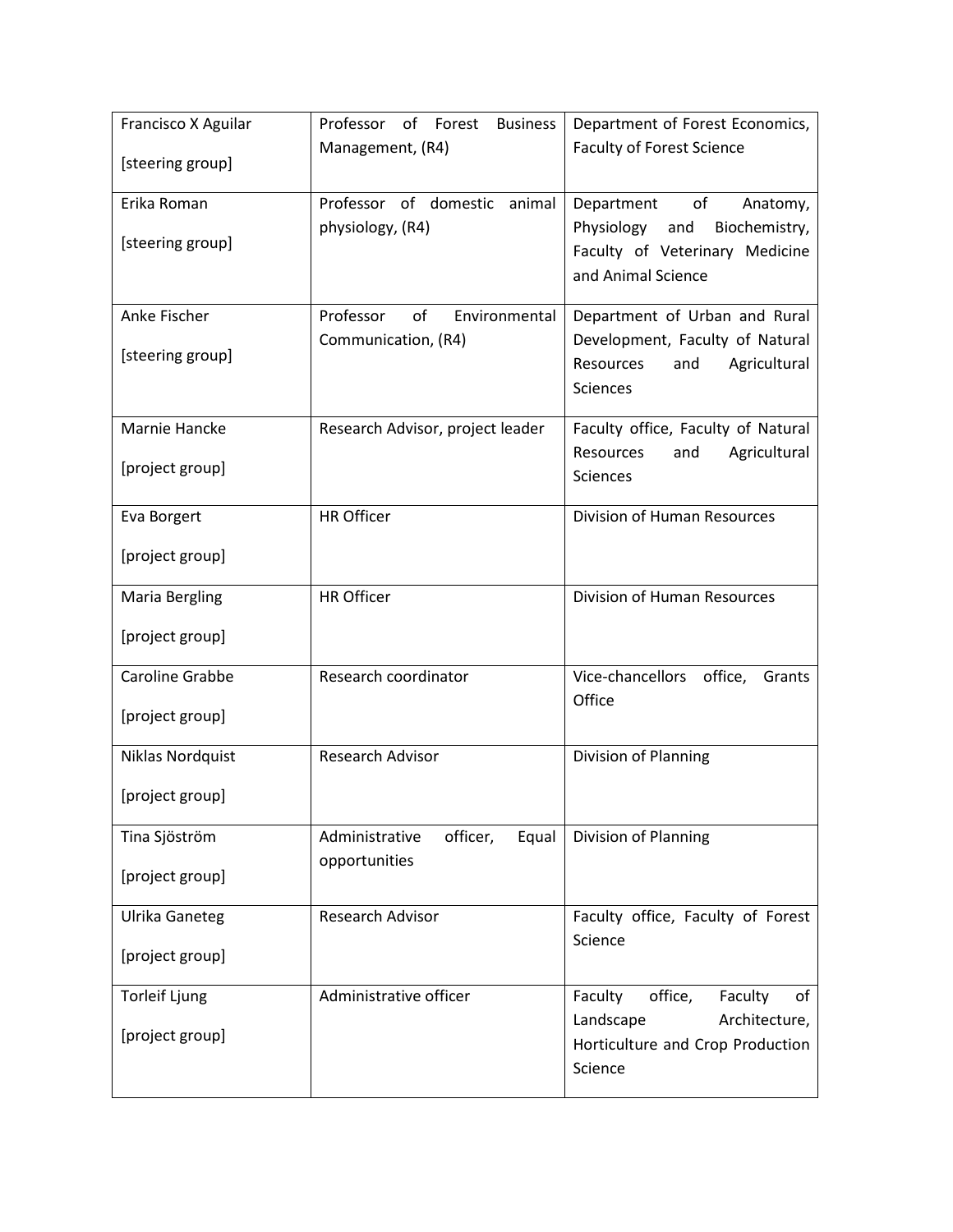| Sarah Hedenskog<br>[project group] | Administrative officer                                                                                                        | Faculty of Natural Resources and<br><b>Agricultural Sciences</b>                                                   |
|------------------------------------|-------------------------------------------------------------------------------------------------------------------------------|--------------------------------------------------------------------------------------------------------------------|
|                                    |                                                                                                                               |                                                                                                                    |
| Sbatie Lama<br>[project group]     | Doctoral Student, (R 1), Chair of<br>ASK PhD student council                                                                  | Department of Plant Breeding,<br>Faculty of Landscape Architecture,<br>Horticulture and Crop Production<br>Science |
|                                    |                                                                                                                               |                                                                                                                    |
| Sabrina Dressel                    | Doctoral Student (R 1)                                                                                                        | Department of Wildlife, Fish and                                                                                   |
| [project group]                    |                                                                                                                               | Environmental Studies, Faculty of<br><b>Forest Science</b>                                                         |
| Aakash Chawade                     | Senior lecturer, (R3)                                                                                                         | Department of Plant Breeding,                                                                                      |
| [project group]                    |                                                                                                                               | Faculty of Landscape Architecture,<br>Horticulture and Crop Production<br>Science                                  |
| Christer Björkman                  | Pro-dean, Chair<br>of<br>Academic                                                                                             | <b>Faculty of Forest Science</b>                                                                                   |
| [reference group 1]                | of<br>Appointments<br>Board<br>the<br>Faculty of Forest Science, (R4)                                                         |                                                                                                                    |
| <b>Torleif Härd</b>                | Chair<br>of<br>Academic<br>Dean,                                                                                              | Faculty of Natural Resources and                                                                                   |
| [reference group 1]                | of<br>Appointments<br>Board<br>the<br>Faculty of Natural Resources and<br>Agricultural Sciences, (R4)                         | <b>Agricultural Sciences</b>                                                                                       |
| Lena Ekelund Axelson               | Vice-dean,<br>Chair<br>of<br>the                                                                                              | Faculty of Landscape Architecture,                                                                                 |
| [reference group 1]                | Appointments<br>Board<br>of<br>the<br>Faculty of Landscape Architecture,<br>Horticulture and Crop Production<br>Science, (R4) | Horticulture and Crop Production<br>Science                                                                        |
| Dirk-Jan de Koning                 | Vice-dean,<br>Deputy-chair<br>of                                                                                              | Faculty of Veterinary Medicine                                                                                     |
| [reference group 1]                | Appointments<br><b>Board</b><br>the<br>of<br>Faculty of Veterinary Medicine<br>and Animal Science, (R4)                       | and Animal Science                                                                                                 |
| Carolyn Glynn                      | <b>Head of Department</b>                                                                                                     | Department of Crop Production                                                                                      |
| [reference group 1]                |                                                                                                                               | Ecology,<br>Faculty<br>Natural<br>οf<br>Agricultural<br>Resources<br>and<br>Sciences                               |
| Lotta Rydhmer                      | Head of Department, (R4)                                                                                                      | Department of Animal Breeding<br>Genetics,<br>and<br>Faculty<br>of                                                 |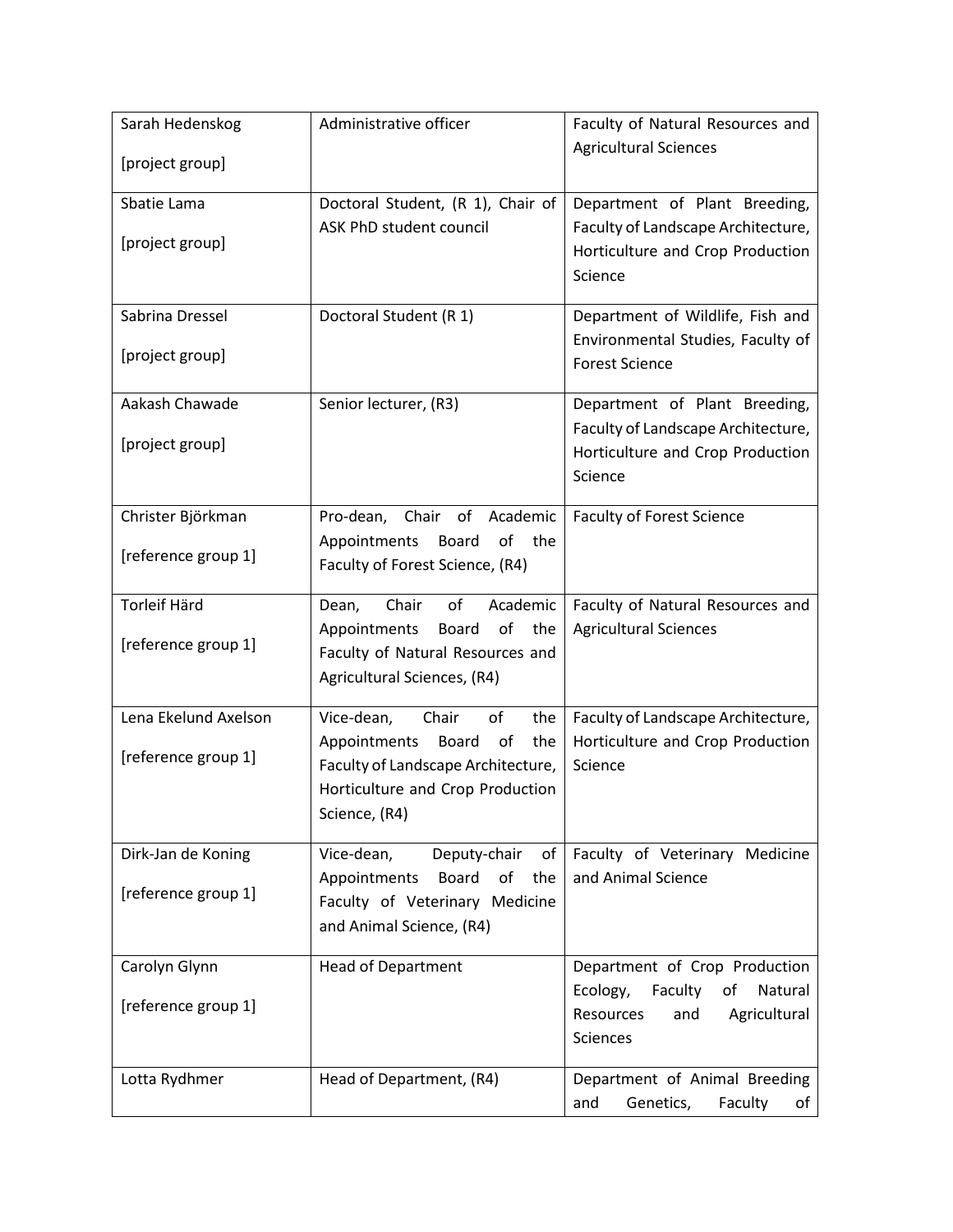| [reference group 1] |                                     | Veterinary Medicine and Animal     |
|---------------------|-------------------------------------|------------------------------------|
|                     |                                     | Science                            |
| Hans Petersson      | Head of Department, (R3)            | Department of Forest Resource      |
|                     |                                     | Management, Faculty of Forest      |
| [reference group 1] |                                     | Science                            |
|                     |                                     |                                    |
| Anders Carlsson     | Head of Department, (R4)            | Department of Plant Breeding,      |
| [reference group 1] |                                     | Faculty of Landscape Architecture, |
|                     |                                     | Horticulture and Crop Production   |
|                     |                                     | Science                            |
| Åsa Söderberg       | Division manager                    | <b>Division of Human Resources</b> |
|                     |                                     |                                    |
| [reference group 2] |                                     |                                    |
| Olle Håstad         | Research Advisor                    | Faculty of Veterinary Medicine     |
|                     |                                     | and Animal Science                 |
| [reference group 2] |                                     |                                    |
| Lotta Jäderlund     | <b>Education Officer</b>            | Division of Planning               |
| [reference group 2] |                                     |                                    |
|                     |                                     |                                    |
| Lennart Jonsson     | <b>Head of legal Affairs</b>        | Vice-Chancellors office            |
| [reference group 2] |                                     |                                    |
|                     |                                     |                                    |
| Karin Öhman         | Member<br>of<br>the<br>Academic     | <b>Faculty of Forest Science</b>   |
| [reference group 3] | of<br>Appointments<br>the<br>Board  |                                    |
|                     | Faculty of Forest Science, (R4)     |                                    |
| Seema Arora Jonsson | Member<br>of<br>the<br>Academic     | Faculty of Natural Resources and   |
|                     | Appointments<br>Board<br>of<br>the  | <b>Agricultural Sciences</b>       |
| [reference group 3] | Faculty of Natural Resources and    |                                    |
|                     | Agricultural Sciences, (R4)         |                                    |
| Anna Jansson        | Academic<br>Member<br>of<br>the     | Faculty of Veterinary Medicine     |
|                     | of<br>Appointments<br>the<br>Board  | and Animal Science                 |
| [reference group 3] | Faculty of Veterinary Medicine      |                                    |
|                     | and Animal Science, (R4)            |                                    |
| Yuval Zelnik        | Postdoctor (R2), Chair of SLU Post- | Department of Ecology, Faculty of  |
|                     | doc association                     | Natural<br>Resources<br>and        |
| [reference group 3] |                                     | <b>Agricultural Sciences</b>       |
|                     |                                     |                                    |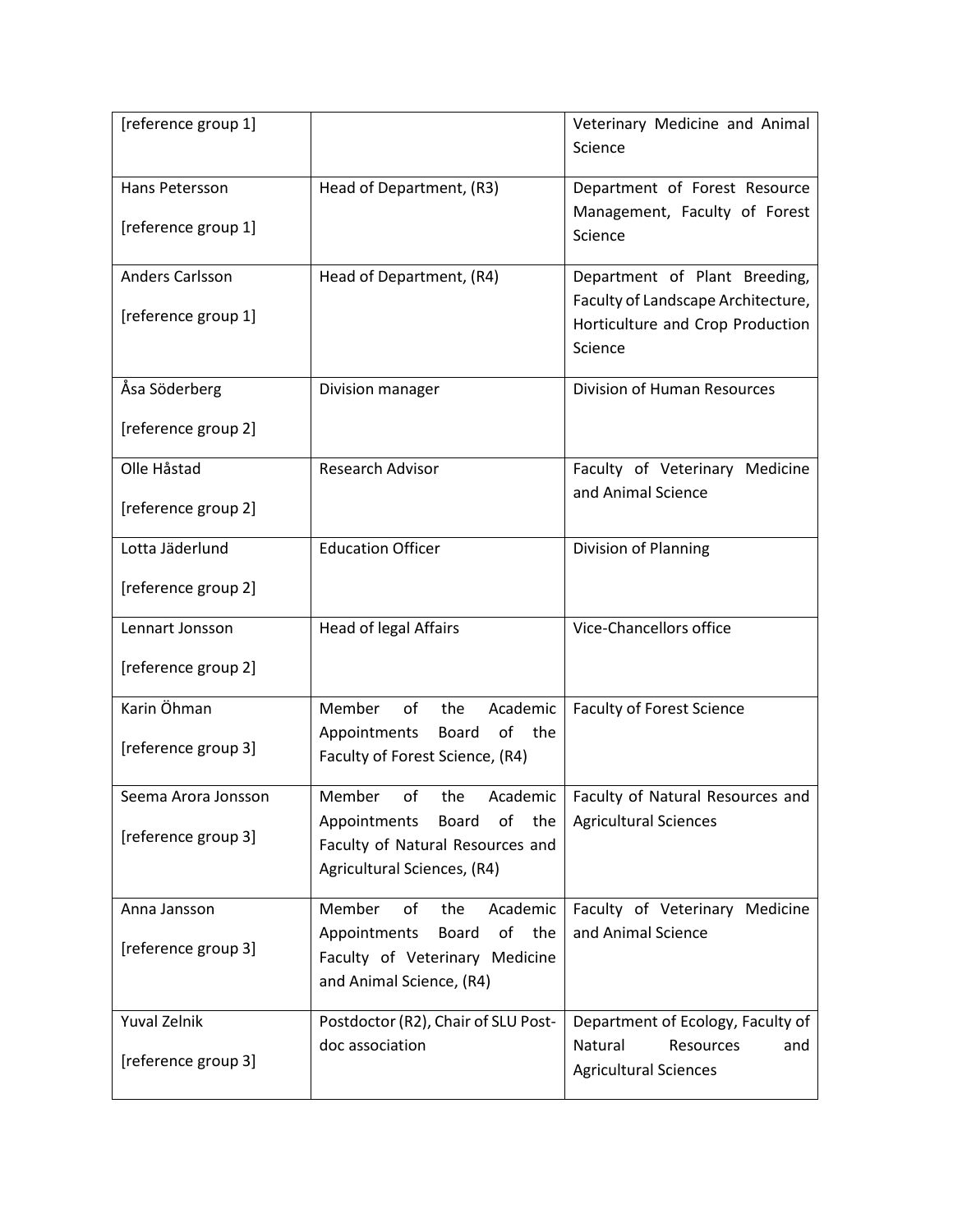| Todd Johansson      | Doctoral student (R1), Chair of    | Department of Clinical Sciences, |
|---------------------|------------------------------------|----------------------------------|
| [reference group 3] | SLU PhD council                    | Faculty of Veterinary Medicine   |
|                     |                                    | and Animal Science               |
|                     |                                    |                                  |
| Magdalena Bieroza   | Senior lecturer (R3), Chair of SLU | Department<br>of<br>Soil<br>and  |
| [reference group 3] | <b>Future Faculty</b>              | Environment, Faculty of Natural  |
|                     |                                    | Agricultural<br>Resources<br>and |
|                     |                                    | <b>Sciences</b>                  |
|                     |                                    |                                  |

Your organisation must consult its stakeholders and involve a representative community of researchers ranging from R1 to R4<sup>3</sup>, as well as appoint a Committee overseeing the process and a Working Group responsible for the implementation of the HRS4R process.

*The term 'Human Resources' is used in the largest possible sense, to include all researchers (Frascati definition: Proposed Standard Practice for Surveys on Research and Experimental Development, Frascati Manual, OECD, 2002) disregarding the profile, career 'level', type of contract etc. etc.* 

*For a description of R1-R4, see* 

<span id="page-4-0"></span>l

<https://euraxess.ec.europa.eu/europe/career-development/training-researchers/research-profiles-descriptors>

Provide information on how the above groups were involved in the GAP-analysis:

| *Stakeholder   | *Consultation format                                                                                                                                         | Outcomes                                                                                                                                                                                                                                                                                                                             |
|----------------|--------------------------------------------------------------------------------------------------------------------------------------------------------------|--------------------------------------------------------------------------------------------------------------------------------------------------------------------------------------------------------------------------------------------------------------------------------------------------------------------------------------|
| group          |                                                                                                                                                              |                                                                                                                                                                                                                                                                                                                                      |
| All            | Digital meeting                                                                                                                                              | All stakeholders involved in the process of the<br>application were informed about the Charter & Code<br>and the application process. Information about project<br>management and contact details in the case of<br>questions.                                                                                                       |
|                |                                                                                                                                                              | By means of breakout-rooms, the members of the<br>steering group, project group and respective reference<br>group, respectively, were able to introduce themselves<br>to each other.                                                                                                                                                 |
| Steering group | Continuous updates on<br>project progress via e-<br>digital meetings<br>mail,<br>each milestone<br>after<br>(gap-analysis, OTM-R<br>checklist, action plan). | The Steering group had deep insight into the documents<br>constituting the application for the HR research in<br>Excellence Award. Through discussions and regular<br>feedback from the Steering group relevant documents<br>were improved. Steering group assessed final version of<br>gap-analysis, OTM-R checklist, action plan). |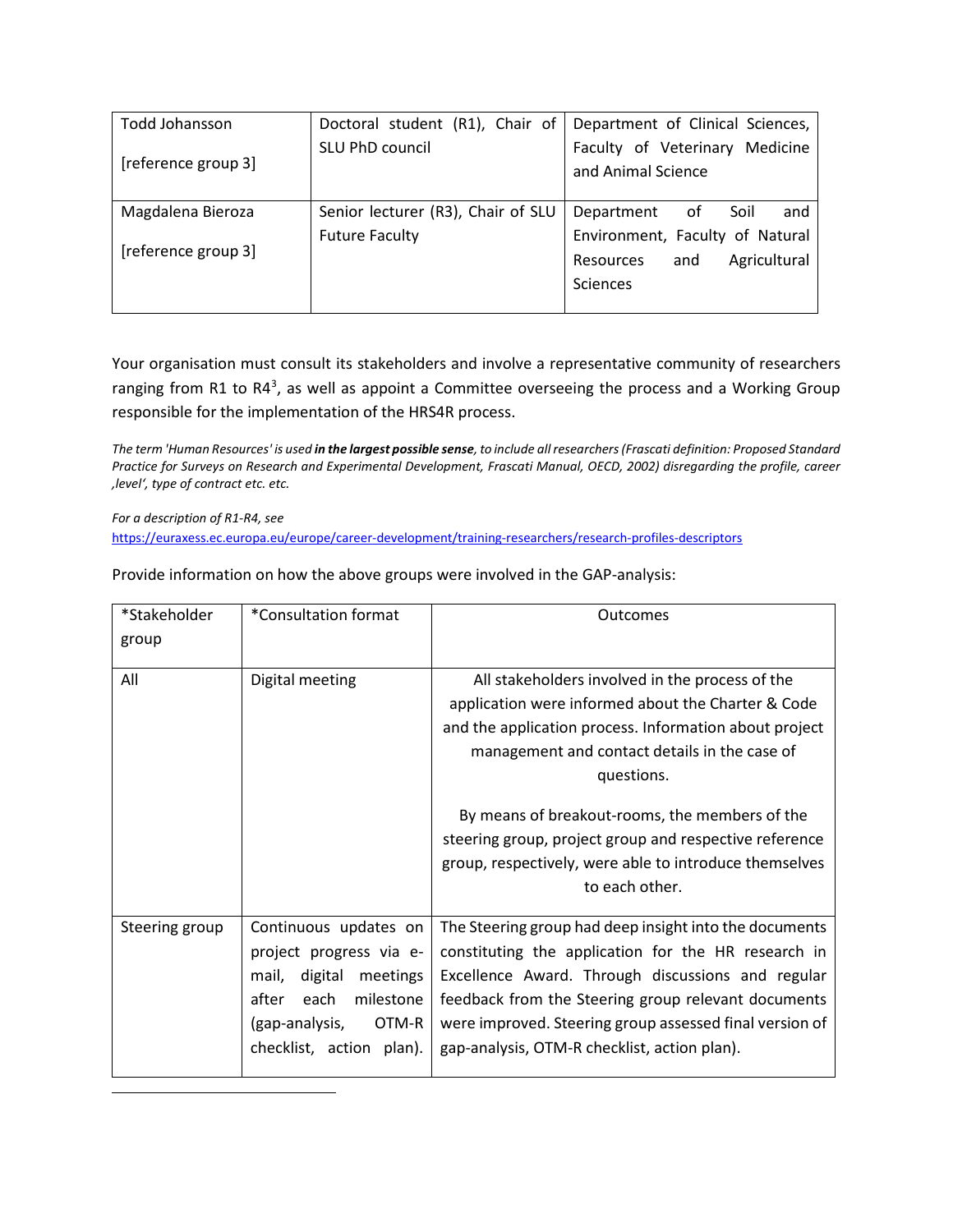| Project group            | The software Teams is<br>used to make documents<br>available and share at<br>any time.<br>Digital workshops to                                                                                 | A draft of gap-analysis, OTM-R checklist, and action                                                                                                                                                                                                                                      |
|--------------------------|------------------------------------------------------------------------------------------------------------------------------------------------------------------------------------------------|-------------------------------------------------------------------------------------------------------------------------------------------------------------------------------------------------------------------------------------------------------------------------------------------|
|                          | discuss and edit drafts of<br>gap-analysis, OTM-R<br>checklist, and action<br>plan, respectively. The<br>software Teams is used<br>make documents<br>to<br>available and share at<br>any time. | plan, respectively, is prepared by Sarah H and Marnie H.<br>Comments and aspects from the digital workshops are<br>used to edit the draft into a version that is send to<br>reference groups.<br>Revised versions from respective reference group are<br>used to compile a final version. |
| Reference<br>group $1-3$ | Continuous updates on<br>project<br>progress<br>via<br>email<br>through<br>and<br>software Teams.                                                                                              | Each reference group was asked to hand in one revised<br>version of gap-analysis, OTM-R checklist, and action<br>plan, respectively before sending back to project group.                                                                                                                 |

Please describe how the Committee overseeing the process was appointed: (max 200 words)

The HRS4R process was initiated in 2020 by the Pro Vice-Chancellor for international relations and HR Director. A decision is made by the Vice-chancellor, assigning a Steering group, with the task to oversee the process, a Working Group, responsible for planning and executing the operational steps of the process, and three Reference Groups. The Steering Group consists of R4 researchers who have been recruited to SLU in the recent past and thus have own experience from the recruitment process. They also bring with them international work experience that is considered useful for critically assessing how SLU implements the aspects of the Charter &Code.

The steering group had four meetings online, the first one (23/11 2020) to discuss the scope of the application, the second one (29/01 2021) to review and discuss the gap-analysis, the third one (9/4 2021) to review the OTM-R checklist and the action-plan, and a fourth one (6/5 2021) to have a final discussion on the application documents. After each meeting, views and comments were worked into the application.